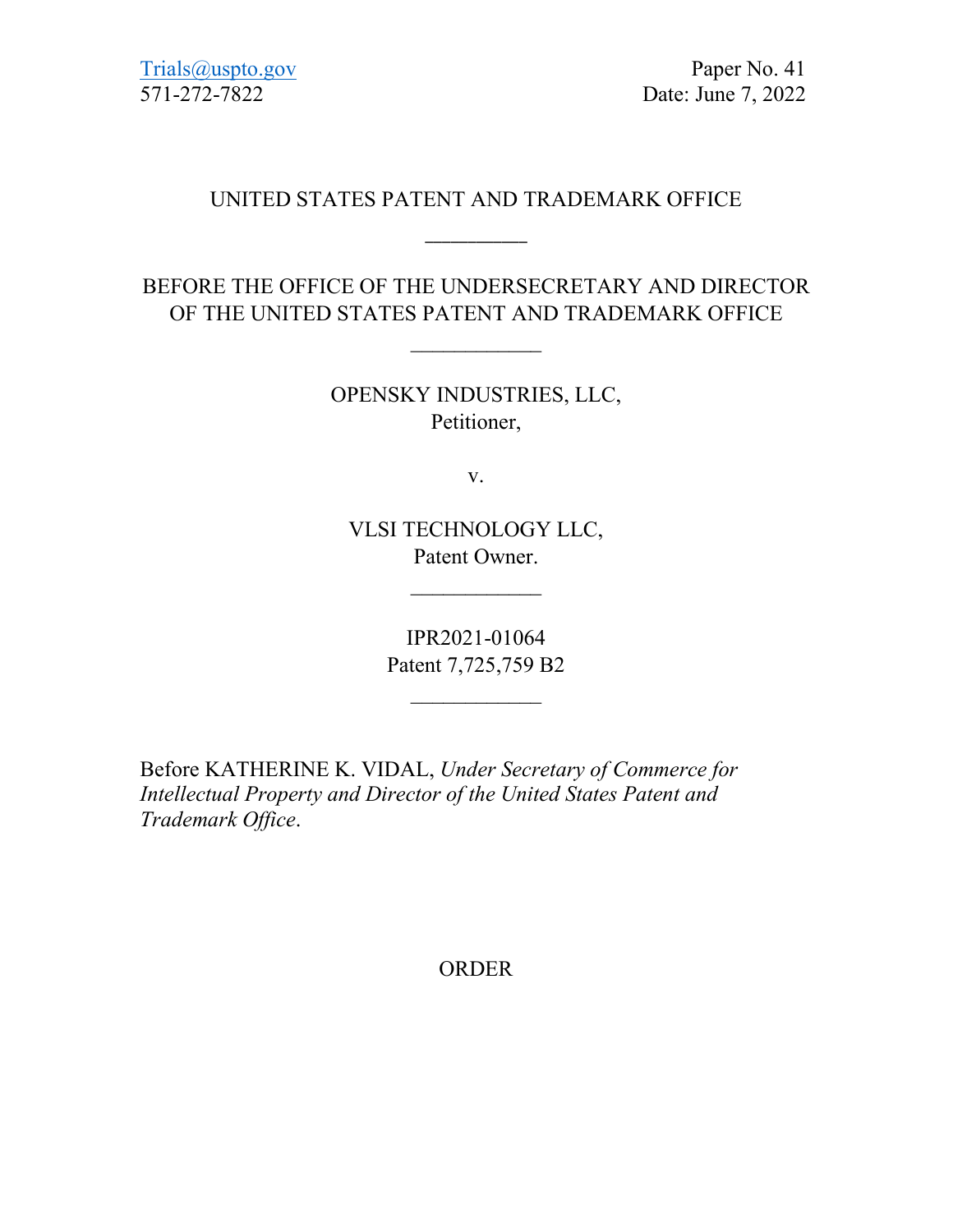## IPR2021-01064 Patent 7,725,759 B2

On December 23, 2021, the Patent Trial and Appeal Board ("Board") issued a Decision granting institution of an *inter partes* review of claims 1, 14, 17, 18, 21, 22, and 24 of U.S. Patent No. 7,725,759 B2 ("the '759 patent"). Paper 17 ("Institution Decision"). VLSI Technology LLC ("Patent Owner") subsequently filed a rehearing request and a request for Precedential Opinion Panel ("POP") review. *See* Paper 20; Ex. 3002. Concurrent with this Order, the POP has dismissed the requests for rehearing and POP review.

I have reviewed the Board's Institution Decision, the Papers, and the Exhibits of record in this proceeding. I determine that Director review of the Board's Institution Decision is appropriate because this case raises novel issues of law and policy, as well as issues of particular importance to the Office and the patent community. *See Interim process for Director review*[1](#page-1-0) Question 10 (setting forth issues that may warrant Director review), Question 22 (providing for sua sponte Director review of institution decisions in AIA proceedings and explaining that "the parties to the proceeding will be given notice" if Director review is initiated sua sponte). At this time, the case is not stayed and will proceed with the original panel according to the issued Scheduling Order. *See* Paper 18. I will issue an Order in due course setting forth a schedule for the Director review that includes dates for party and amicus briefing.

Accordingly, based on the foregoing, it is:

l

ORDERED that a sua sponte Director review of the Board's Institution Decision (Paper 17) is initiated;

<span id="page-1-0"></span><sup>1</sup> Available at https://www.uspto.gov/patents/patent-trial-and-appealboard/interim-process-director-review.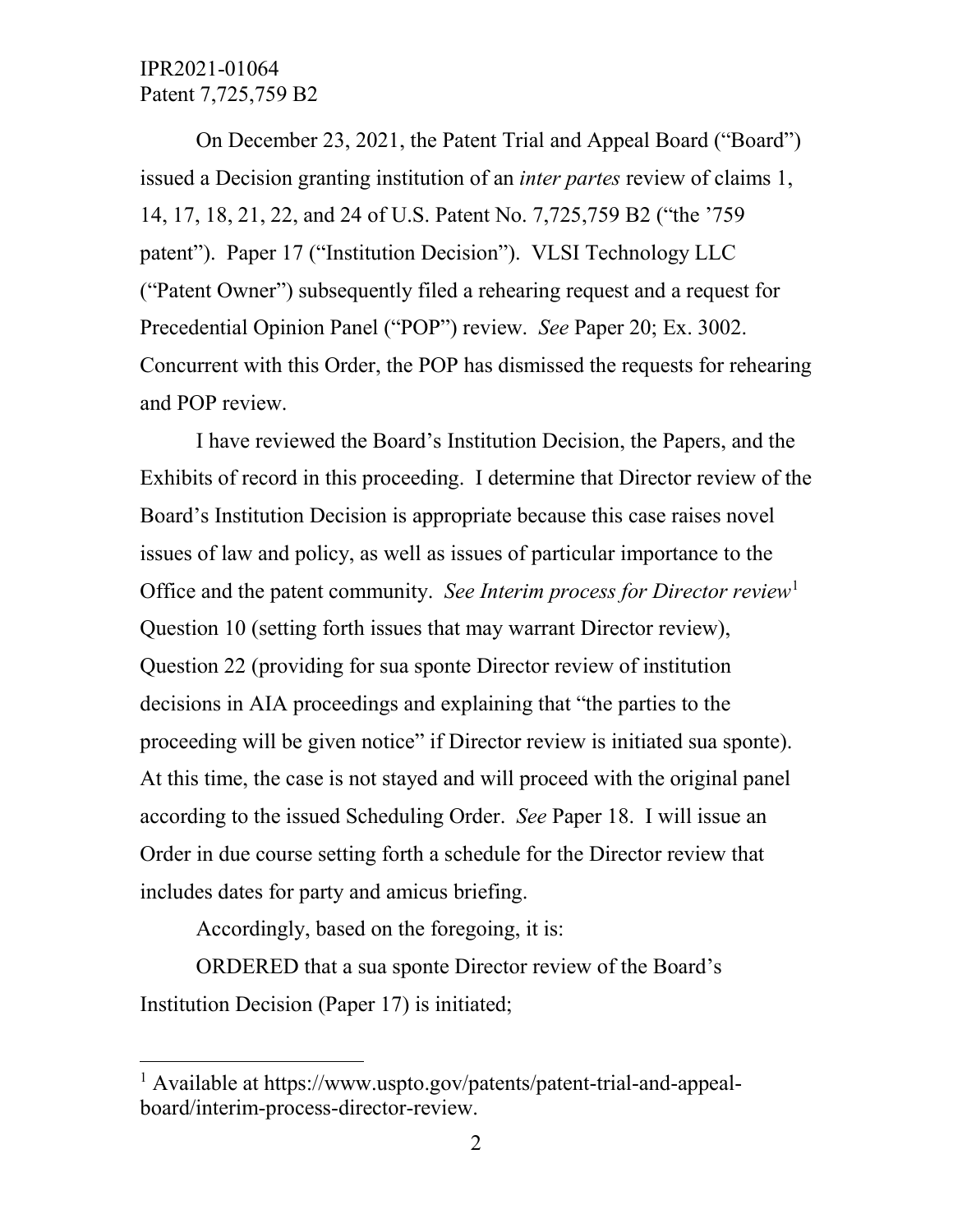IPR2021-01064 Patent 7,725,759 B2

FURTHER ORDERED that, at this time, the case is not stayed and will proceed with the original panel according to the issued Scheduling Order; and

FURTHER ORDERED that a schedule including dates for party and amicus briefing will issue in due course.